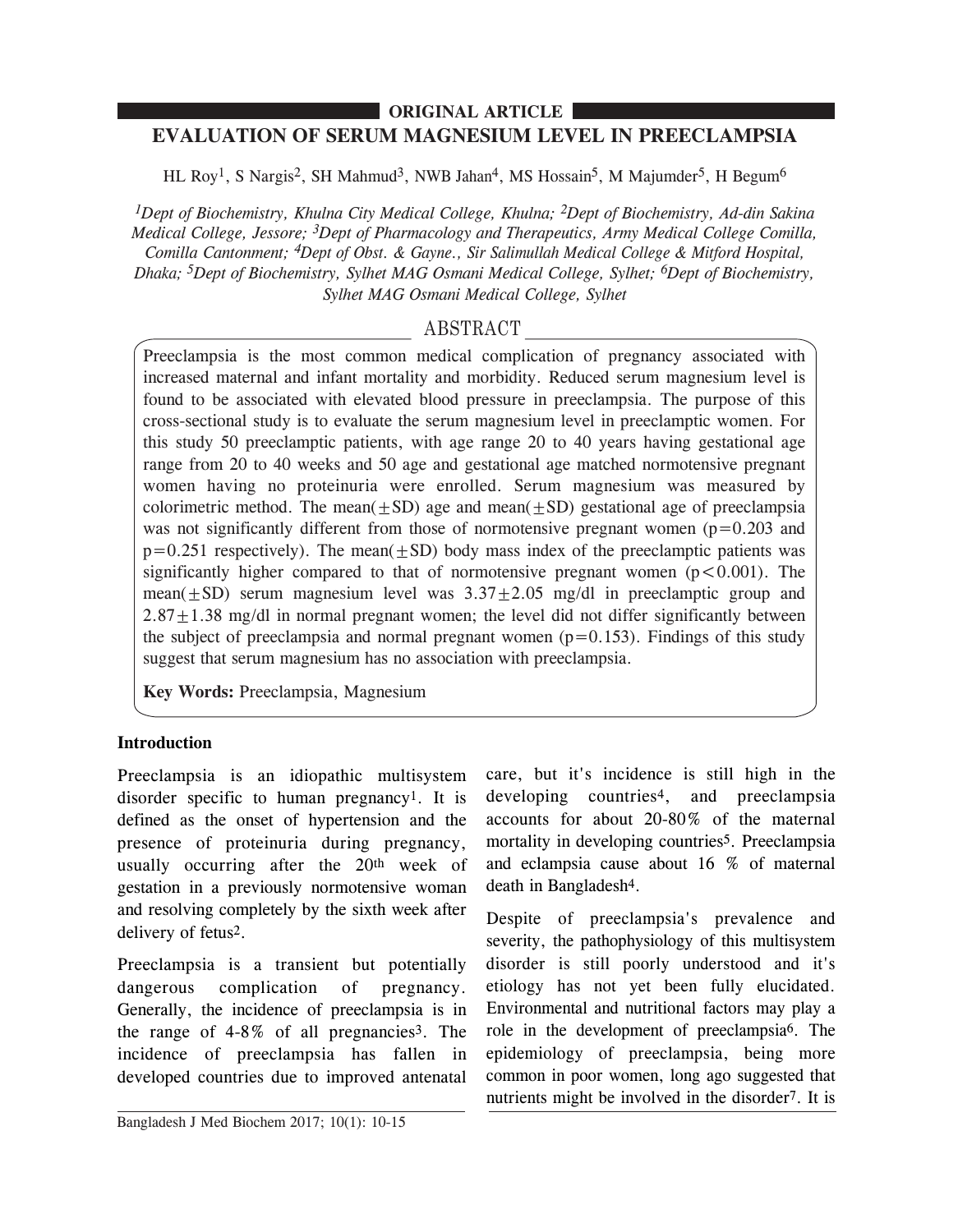## Evaluation of Serum Magnesium Level in Preeclampsia 11

assumed that deficiency of several essential micronutrients may be a predisposing factor in the development of preeclampsia because nutrients can modulate oxidative stress by increasing or decreasing free radicals or antioxidant and providing substrates for formation of free radicals4. Nutritional deficiencies are commonly found in pregnant women and it is well established that the pregnant women from developing countries usually consume diets that are low in minerals and vitamins8.

Magnesium is the second most abundant intracellular cation and the fourth most abundant cation in the body9. Magnesium is an essential cofactor for many enzyme systems. It also plays an important role in neurochemical transmission and peripheral vasodilation<sup>10</sup>. Some studies have reported that reduction in serum level of magnesium during pregnancy might be possible contributors in etiology and pathogenesis of preeclampsia and supplementation of this element to diet may be of value to prevent preeclampsia11.

Several studies observed significantly low serum magnesium level in preeclamptic women as compared to normal pregnant  $(p < 0.05)^{12-16}$ . But many studies reported that serum levels of magnesium did not differ significantly between preeclamptic and non preeclamptic groups17,18. Serum magnesium level was significantly lower in preeclamptic women compared to normal pregnant women in a study in Dhaka, Bangladesh<sup>21</sup>. This is not enough to reach valid conclusion. So, this study was conducted to estimate the serum magnesium level in preeclampsia and normal pregnancy and to find out association between serum magnesium and preeclampsia.

## **Materials and Methods**

This cross-sectional study was carried out in the Department of Biochemistry, Sylhet MAG Osmani Medical College in collaboration with the

Department of Obstetrics and Gynaecology, Sylhet MAG Osmani Medical College Hospital during the period from January 2016 to December 2016. Fifty preeclamptic patients, with age range of 20 to 40 years having gestational age range from 20 to 40 weeks (group-A) and 50 age- and gestational agematched normotensive pregnant women having no proteinuria (group-B were enrolled in the study. Informed written consent was taken from each of the patient or legal guardian and an approval of study protocol was obtained from the ethical committee of Sylhet MAG Osmani Medical College prior to the commencement of the study. All primi pregnant women having essential hypertension, systemic or endocrine disorders, malabsorption syndrome, and patients on magnesium supplementation were excluded. Detailed history about present pregnancy regarding preeclampsia and other known disorders were taken. Gestational age was determined based on last menstrual date and confirmed by ultrasound examination. Data were collected from the selected subjects on variables of interest using a semistructured questionnaire by interview, observation, clinical examination, investigation and from the history. Blood pressure was measured in supine position or sitting position. Urine was tested for gross proteinuria (heat coagulation test). The preeclamptic patients were diagnosed by the presence of persistent hypertension (more than 140/90 mm of Hg), gross proteinuria (tested by heat coagulation test of urine), and pathological edema. Maternal weight was recorded in kilograms with the subject standing on the weight machine without shoes and minimum clothing. Maternal height was recorded with the subject barefooted, feet together, back against the upright bar of the height scale, head upright in Frankfort horizontal plane-look straight ahead. The height measuring equipment consists of a vertical bar with a horizontal bar of wood which was brought down on examinee's head. Body mass index (BMI) was calculated by the formula (BMI=Weight in kilogram/Height in meter2).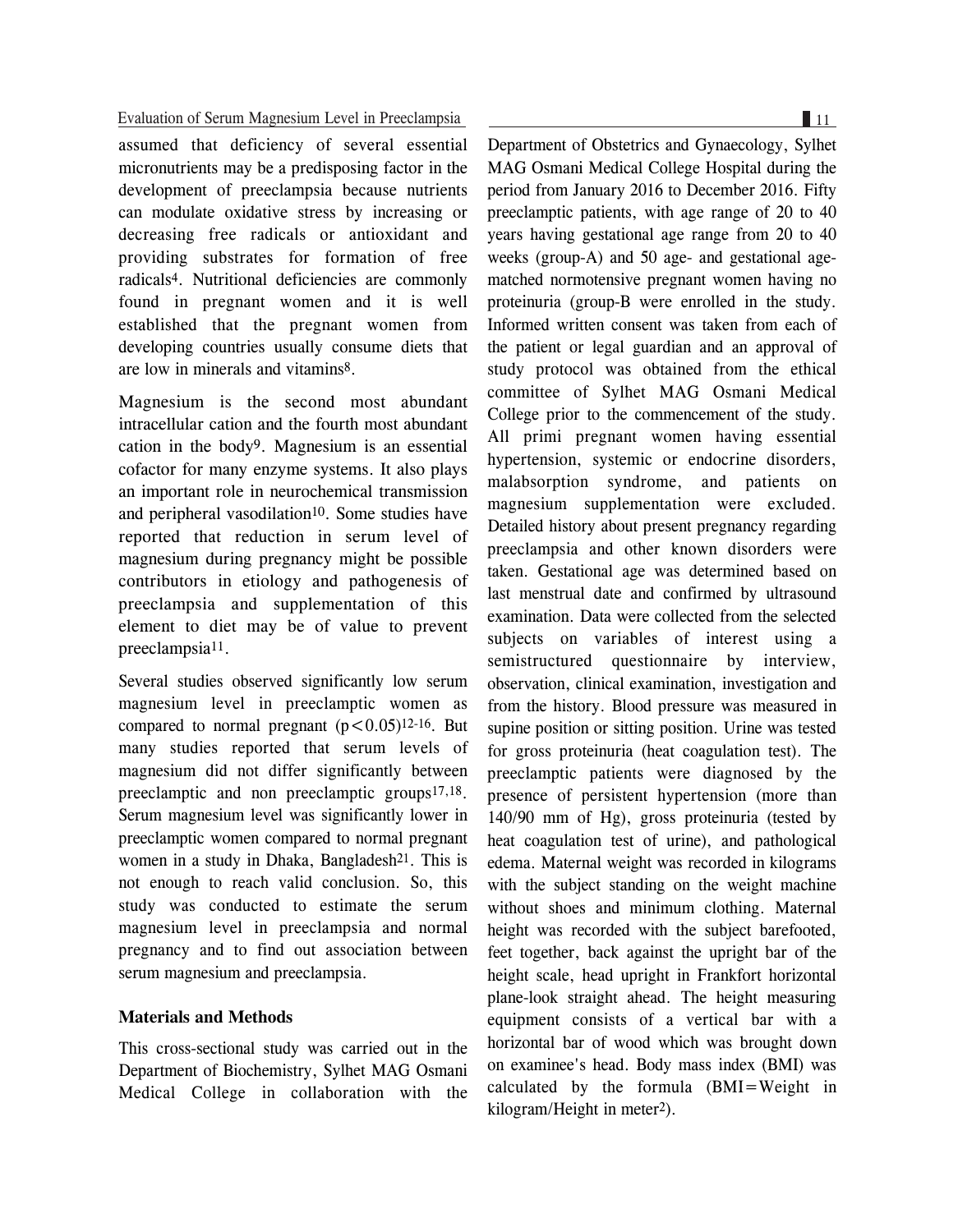## 12 Bangladesh J Med Biochem 2017; 10(1) HL Roy, S Nargis, SH Mahmud et al

Five ml of venous blood was collected from antecubital vein under aseptic precaution in a metal-free sterile tube without any anticoagulant. Test tube was coded for identification of sample. The sample was kept at room temperature for about 20-25 minutes to allow it to clot and was sent to the Department of Biochemistry, Sylhet MAG Osmani Medical College, Sylhet where serum magnesium was measured by colorimetric method.

Data were analyzed with the help of Statistical Package for Social Science (SPSS) Version21. Quantitative data was expressed as mean $(\pm SD)$ (standard deviation) and unpaired Student's 't' test was done to see the level of significance. Qualitative data were expressed as frequency and percentage. The p-value of  $\leq 0.05$  was considered statistically significant.

## **Results**

The mean( $+SD$ ) age was  $26.70+5.59$  years in preeclamptic Group-A and  $25.32 \pm 5.17$  years in normotensive pregnant women Group-B; the difference was not statistically significant  $(p=0.203)$  as shown in Figure-1. The mean $(+SD)$  gestational age was  $32.14+3.19$ weeks in preeclampsia Group-A and  $32.84+2.86$ weeks in normotensive pregnant women Group-B; the difference was not statistically significant  $(p=0.251)$  as depicted in Figure-1. The mean( $+SD$ ) body mass index was  $25.98 + 2.58$  in preeclamptics and  $22.49+2.72$  in normotensive pregnant women. The mean $(+SD)$  body mass index in preeclamptics was significantly higher compared to normotensive pregnant women  $(p<0.001)$  shown in Figure-1.

The mean $(+SD)$  serum magnesium level was  $3.37+2.05$  mg/dl in preeclamptic (Group-A) and  $2.8 \pm 1.38$  mg/dl in normal pregnant women (Group-B). The mean $(+SD)$  serum magnesium level did not differ significantly between groups  $(p=0.153)$  shown in Figure-2.



**Figure-1:** Baseline characteristics of the study subjects of both groups

*Unpaired Student's 't' test was done to reach a level of significance. p<0.05 was the level of significance.*



**Figure-2:** Serum magnesium level in study groups

*Unpaired Student' 't' test was used to reach a level of significance. p<0.05 was the level of significance.*

## **Discussion**

Serum concentrations of various macro- and micro-minerals are altered during pregnancy with changes in the mother's physiology and the requirements of growing fetus. Changes in serum level of Magnesium (Mg) during pregnancy were estimated. In addition, it has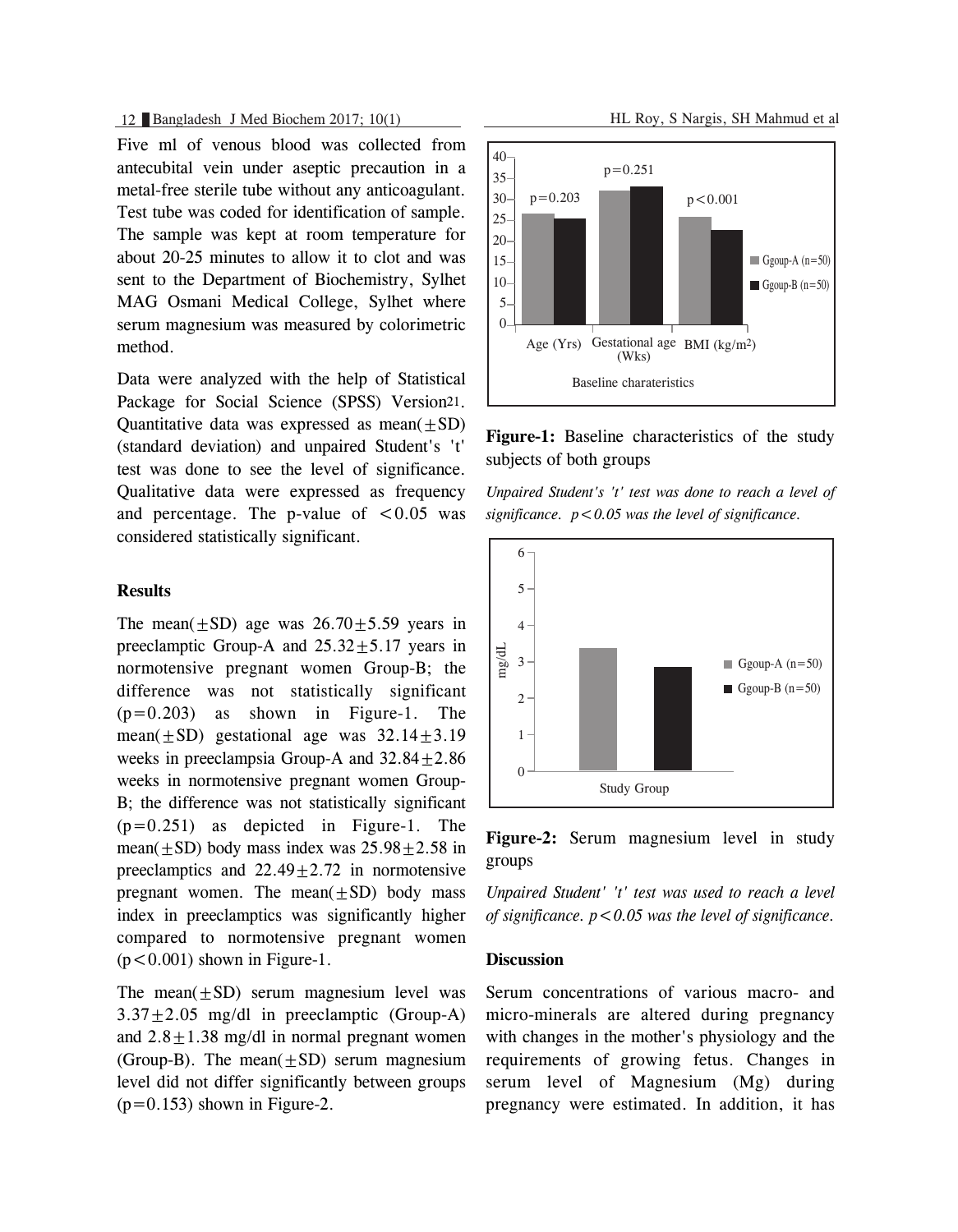been reported that reduction in serum level of Mg during pregnancy might be a possible contributor in etiology of preeclampsia (PE), and supplementation of these minerals to diet may be of value to prevent PE18.

In this study the mean $(\pm SD)$  age in preeclamptics and normal pregnant women did not differ significantly ( $p=0.203$ ). The mean( $\pm SD$ ) age was  $26.70 \pm 5.59$  years in preeclamptic group which agree with the findings of many other studies<sup>17,19</sup>. In this study the mean( $\pm$ SD) gestational age was  $32.14 \pm 3.19$  weeks in the subjects with preeclampsia and  $32.84 \pm 2.86$ weeks in normal pregnant women. There was no significant difference of mean gestational age between two groups  $(p=0.251)$ . This result was similar to the study of Akhtar *et al.*19 who found gestational age to be  $31.53 \pm 3.90$  weeks in preeclampsia group and  $32.3 \pm 3.53$  weeks in normal pregnancy group; the difference was not significant (p=0.321). Ephraim *et al.*20 also reported that the gestational age of their study subject was  $30.72 \pm 2.84$  weeks in preeclampsia and  $31.92 \pm 4.69$  in normal pregnancy; the difference was not significant  $(p=0.2518)$ .

This study showed that the mean $(\pm SD)$  BMI was  $22.97 \pm 2.62$  in the subjects with preeclampsia and  $22.49 \pm 2.7$  in the normal pregnant women. The BMI of the subjects did not differ significantly between groups  $(p=0.362)$ . This result was consistent with the study of Lambe *et al.*14 who found mean BMI to be  $22.75 \pm 1.99$  in preeclampsia and  $23.01 \pm 2.0$ in normal pregnant women. The BMI of the subjects did not differ significantly between two groups  $(p=0.4854)$ . Several other studies did not show significant difference of body mass index between the two groups  $(p>0.05)^{8,17}$ . But Akhtar *et al.*19 found that the mean BMI of the subjects with preeclampsia was 25.30 (SEM 0.36) and in normal pregnant women was 23.48 (SEM 0.28) which was not statistically significant ( $p < 0.001$ ).

In the current study the mean $(+SD)$  serum magnesium level was  $3.3 \pm 2.05$  mg/dl in preeclampsia and  $2.87+1.38$  mg/dl in normal pregnant women. The mean serum magnesium level did not differ significantly between the subjects of preeclampsia and normal pregnant women  $(p=0.153)$ . This result was supported by different studies<sup>6,12,20</sup> who also found no significant difference between the plasma magnesium of the patients and controls. But several other studies $8,14,21-23$  showed that there was significantly lower serum magnesium in preeclampsia than that of normal pregnancy. Recently Dickinson *et al.*<sup>24</sup> in a meta analysis of 12 randomized trials with follow-up ranging from 8 to 26 weeks showed that causal association between magnesium supplementation and BP reduction was weak. A dose-response pattern was found in another meta-analysis with twenty studies who reported that magnesium intake only resulted in a small overall reduction in BP25.

The limitations of the present study are that small sample size and samples were taken from a single tertiary care Government Hospital where people of all socioeconomic status may not attend. Literature review revealed conflicting findings about serum magnesium in preeclamptic women. Like many other studies our study also showed that serum magnesium has no association in occurrence of preeclampsia. However further multicentre study involving large sample size to solve this conflicting issue is recommeded.

#### **References**

- 1. Mittal S, Shaikh MKS, Thakur R, Jain D. Comparison of serum calcium and magnesium levels between preeclamptic and normotensive healthy pregnant women. **Int J Reprod Contracept Obs Gynecol** 2014; **3:** 959-62.
- 2. Al-Rubaye FG. Trace Elements Homeostasis in Preeclampsia. **Iraqi J Med Sci** 2009; **2:** 116-23.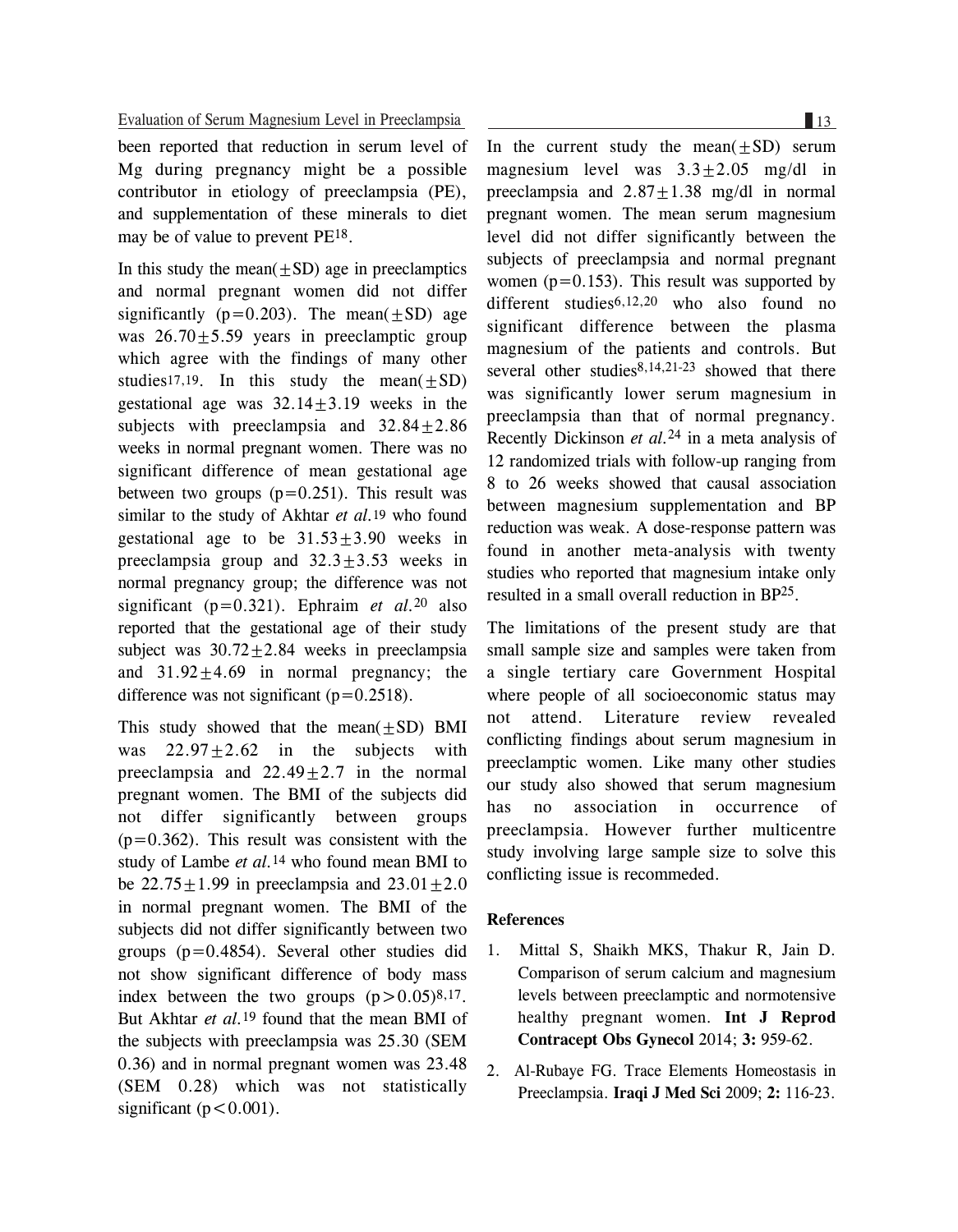14 Bangladesh J Med Biochem 2017; 10(1) HL Roy, S Nargis, SH Mahmud et al

- 3. Manjareeka M, Nanda S. Serum electrolyte levels in pre-eclamptic women: a comparative study. **Int J Pharma Bio Sci** 2012; **3:** 572-8.
- 4. Sarwar MS, Ahmed S, Ullah MS, Kabir H, Rahman GKMM, Hasnat A. Comparative Study of Serum Zinc, Copper, Manganese and Iron in Pre-eclamptic Pregnant Women. **Biol Trace Elem Res** 2013; **154:** 14-20.
- 5. Baruah K, Choudhury B, Borgohain MK, Choudhury NH. A comparative study of the serum calcium level in normal pregnant and preeclamptic women attending Gauhati Medical College and Hospital. **Int J Biomed Adv Res** 2015; **6:** 776-9.
- 6. Kanagal DV, Rajesh A, Rao K, Devi UH, Shetty H, Kumari S. Levels of Serum Calcium and Magnesium in Preeclamptic and Normal Pregnancy: A Study from Coastal India. **J Clin Diag Res** 2014; **8:** 1-4.
- 7. Gupta S, Jain NP, Avasthi K, Wander GS. Plasma and Erythrocyte Zinc in Preeclampsia and its Correlation with Fetal Outcome. **J Assoc Physic Ind** 2014; **62:** 12-16.
- 8. Akinloye O, Oyewale OJ, Oguntibeju OO. Evaluation of trace elements in pregnant women with preeclampsia. **Afr J Biotechnol** 2010; **9:** 5196-202.
- 9. Swaminathan R. Magnesium Metabolism and its Disorders. **Clin Biochem Rev** 2003; **24:** 47
- 10. Kosch M, Hauseberg M, Louwen F, Barenbrock M, Rahn KH, Kisters K. Membrane, intracellular and plasma magnesium and calcium concentration in preeclampsia. **J Hum Hypertens** 2000; **14:** 333-6.
- 11. Yazbeck C, Thiebaugeorges O, Moreau T, Goua V, Debotte G, Sahuquillo J. Maternal blood lead levels and the risk of pregnancy-induced hypertension: the EDEN cohort study. **Environ Health Perspect** 2009; **117:** 1526-1530.
- 12. Punthumapol C, Kittichotpanich B. Serum calcium, magnesium and uric acid in preeclampsia and normal pregnancy. **J Med Assoc Thai** 2008; **91:** 968-73.
- 13. Chaurasia PP, Jadav PA, Jasani JH. Changes in serum calcium and serum magnesium level in preeclamptic vs normal pregnancy. **Int J Biomed Adv Res** 2012; **03:** 511-3.
- 14. Lambe S, Mahajan B, Muddeshwar M. Comparative Study of Serum Calcium, Magnesium and Zinc Levels in Preeclampsia and Normal Pregnancy. **Int J Recent Trends Sci Technol** 2014; **9:** 422-6.
- 15. Abdellah A, Abdrabo AKA. Assessment of serum calcium, magnesium, copper and zinc levels in Sudanese pregnant women with preeclampsia. **Global Adv Res J** 2014; **3(2):** 33-6.
- 16. Saila BS, Kala C, Saradamba K. Serum Calcium and Magnesium Levels in Women Presenting with Pre-Eclampsia: a Case-Control Study in North Coastal Andhra Pradesh. **IOSR J Dent Med Sci (IOSR-JDMS)** 2014; **14:** 44-6.
- 17. Golmohammad lou S, Amirabi A, Yazdian M, Pashapour N. Evaluation of Serum Calcium, Magnesium, Copper and Zinc Levels in Women with Preeclampsia. **Iran J Med Sci** 2008; **33:** 231-4.
- 18. Vafaei H, Dalili M, Hashemi SA. Serum concentration of calcium, magnesium and zinc in normotensive versus preeclampsia pregnant women: A descriptive study in women of Kerman province of Iran. I**ran J Reprod Med** 2015; **13:** 23-6.